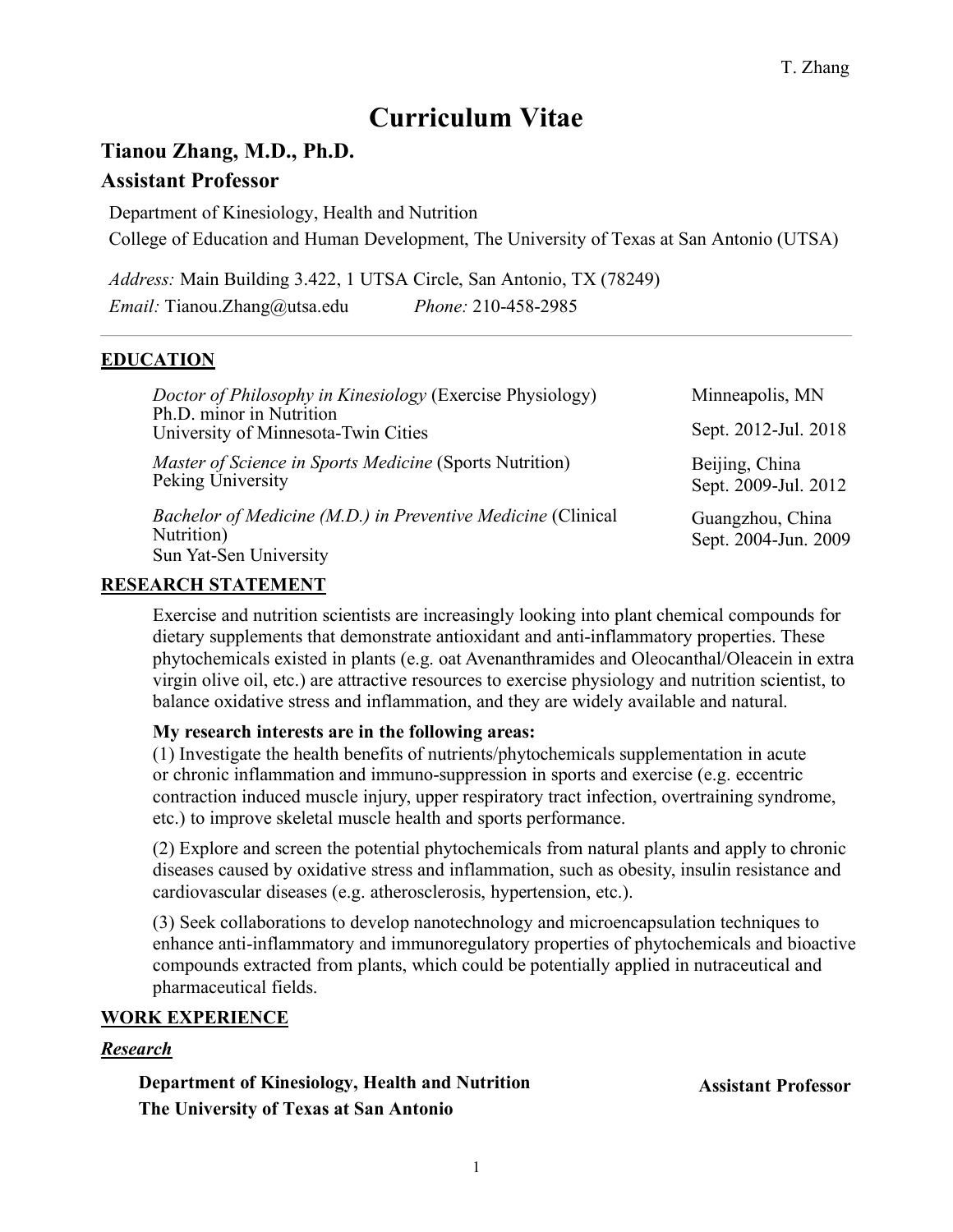# T. Zhang

| Effects of Oat Avenanthramides (AVA) Supplement on Eccentric<br><b>Exercise-Induced Hormonal and Metabolites Changes</b><br>--Sponsored by Ceapro Inc.                                                                                                                                                                                                                                                   | Jun. 2018-present         |
|----------------------------------------------------------------------------------------------------------------------------------------------------------------------------------------------------------------------------------------------------------------------------------------------------------------------------------------------------------------------------------------------------------|---------------------------|
| Investigate the effects of long-term dietary oat AVA<br>supplementation on hormonal and metabolites changes after<br>downhill running (DR) among male and female subjects                                                                                                                                                                                                                                |                           |
| <b>School of Kinesiology, University of Minnesota</b>                                                                                                                                                                                                                                                                                                                                                    | <b>Research Assistant</b> |
| Effects of Oat Avenanthramides (AVA) Supplement on Eccentric<br><b>Exercise-Induced Immune System Changes</b><br>--Sponsored by Ceapro Inc.<br>Examining whether long-term dietary supplementation (8)<br>weeks) of oat flour cookies rich in AVA could regulate immune<br>cells (neutrophils/monocytes) changes after downhill running<br>(DR) among male and female subjects                           | Jun. 2016-Jul. 2018       |
| Biological Efficacy of Oleocanthal (OCT) and Exercise Training in<br>Inhibiting Inflammation and Diet-Induced Atherosclerosis in Rats<br>--Sponsored by International Society for Oleocanthal<br>Measuring the effects of 12 weeks of OCT supplementation and<br>$\bullet$<br>exercise training on endothelial functions (eNOS/iNOS/NO) and<br>inflammatory pathways (COX2/PGE2) in atherosclerotic rats | Jan. 2016- Jul. 2018      |
| Antioxidant and Anti-inflammatory Effects of Oat Avenanthramides<br>(AVA) Supplement after Eccentric Exercise<br>--Sponsored by Quaker Oats, PepsiCo.<br>Examining whether oat AVA supplementation (8 weeks) could<br>enhance blood antioxidant capacity and reduce blood<br>inflammatory markers after downhill running (DR)                                                                            | Sept. 2015-Jul. 2018      |
| Bioavailability and Metabolism of Oat Avenanthramides (AVA)<br>--Sponsored by Quaker Oats, PepsiCo<br>Detecting oat Avenanthramides (AVA) absorption and<br>elimination profile in human subjects after acute oat cookies<br>consumption containing three different doses of AVA                                                                                                                         | Sept. 2012-Jun. 2015      |
| Role of PGC-1a: Signaling in Disuse-induced Skeletal Muscle Atrophy<br>Observing the effects of PGC-1 $\alpha$ injection on reactive oxygen<br>species (ROS) and skeletal muscle functions in mice with<br>skeletal muscle atrophy.                                                                                                                                                                      | Sept. 2012-Sept. 2014     |
| <b>Institute of Sports Medicine, Peking University</b>                                                                                                                                                                                                                                                                                                                                                   | <b>Research Assistant</b> |
| Effects of a single bout of exhaustive exercise on endoplasmic reticulum<br>stress in liver and skeletal muscles in mice<br>Observing the effects of a single bout of exhaustive exercise on<br>$\bullet$<br>endoplasmic reticulum stress (ERS) in liver and skeletal muscles<br>in mice, to explore the mechanisms underlying sports injury<br>from acute exercise.                                     | Sept. 2009-Jul. 2012      |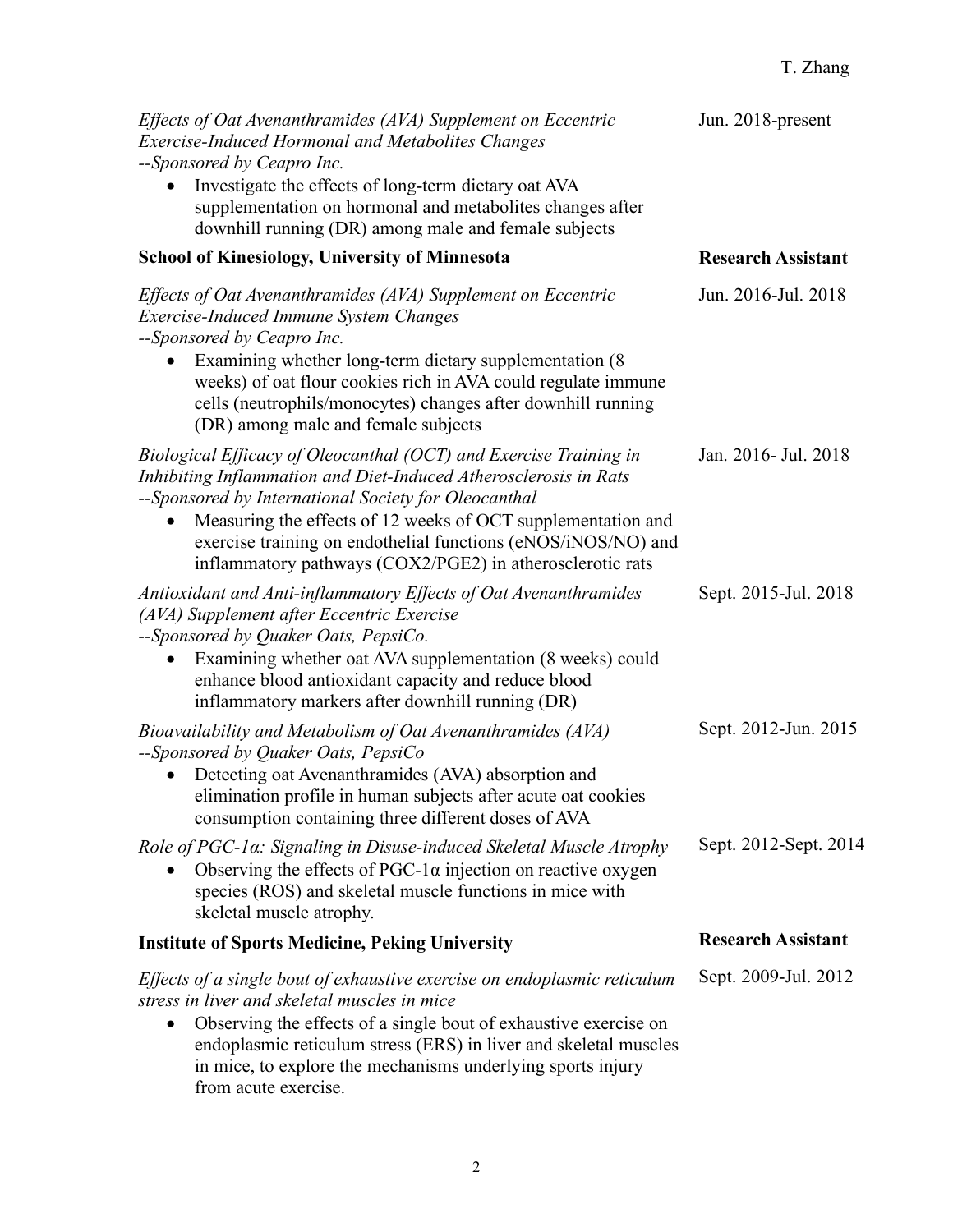# T. Zhang

| The effect of thyroid hormones on visfatin expression in lipid anabolism<br>and catabolism<br>Detecting the plasma visfatin concentrations in subjects with<br>$\bullet$<br>hyperthyroidism and hypothyroidism in vivo to reveal the<br>possible regulation mechanism between visfatin and tri-<br>iodothyronine $(T_3)$ in vitro as a further interpretation.                                                                                                                      | Sept. 2009-Jul. 2012                        |
|-------------------------------------------------------------------------------------------------------------------------------------------------------------------------------------------------------------------------------------------------------------------------------------------------------------------------------------------------------------------------------------------------------------------------------------------------------------------------------------|---------------------------------------------|
| The effect of exhaustive exercise on metal-binding proteins expressions<br>in testes<br>Exploring the effects of exhaustive exercise on metal-binding<br>$\bullet$<br>proteins expressions in testes and plasma testosterone levels of<br>rats.                                                                                                                                                                                                                                     | Sept. 2009-Jul. 2012                        |
| <b>School of Public Health, Sun Yat-Sen University</b>                                                                                                                                                                                                                                                                                                                                                                                                                              | <b>RA/Student PI</b>                        |
| A study on body composition and nutritional metabolic indices on<br>evaluating nutrition status of diabetic nephropathy patients<br>Applying anthropometry, bioelectric impedance analysis (BIA)<br>and biochemistry methods to analyze the body composition and<br>nutritional status of diabetic nephropathy patients to estimate the<br>effect of these methods in evaluating the nutritional status of<br>diabetic nephropathy patients.                                        | Sept. 2008-Jun. 2009                        |
| A study on nutritional Knowledge-Attitude-Practice (K-A-P) and<br>nutritional status among middle school students in Shenzhen<br>--Sponsored by Undergraduate Student Research Grant<br>Investigated nutritional conditions (obesity, normal, and<br>٠<br>malnutrition) and nutritional K-A-P (knowledge, attitude and<br>behavior) of middle school students in Shenzhen to explore new<br>ways of promoting local nutrition education and healthier<br>lifestyles among students. | Jun. 2008-Jun. 2009                         |
| <b>Teaching</b>                                                                                                                                                                                                                                                                                                                                                                                                                                                                     |                                             |
| Department of Kinesiology, Health and Nutrition<br>The University of Texas at San Antonio<br><b>Assistant Professor</b><br>KAH 5403 Applied Cardiovascular Physiology<br>$\bullet$<br>KIN 4233 Advanced Exercise Physiology<br>$\bullet$<br>KIN 4253 Exercise Nutrition<br>$\bullet$                                                                                                                                                                                                | <b>San Antonio, TX</b><br>Aug. 2018-Present |
| College of Health & Science, Concordia University                                                                                                                                                                                                                                                                                                                                                                                                                                   | <b>St. Paul, MN</b>                         |
| <i><b>Adjunct Instructor</b></i><br>BIO 315 Human Anatomy & Physiology I<br>$\bullet$<br>BIO 315 Human Anatomy & Physiology II<br>$\bullet$                                                                                                                                                                                                                                                                                                                                         | Aug. 2017-May 2018                          |
| <b>School of Kinesiology, University of Minnesota</b>                                                                                                                                                                                                                                                                                                                                                                                                                               | <b>Minneapolis, MN</b>                      |
| Teaching Assistant<br>KIN 5141 Nutrition and Exercise for Health Promotion and<br>Disease Prevention                                                                                                                                                                                                                                                                                                                                                                                | Sept. 2014-May 2018                         |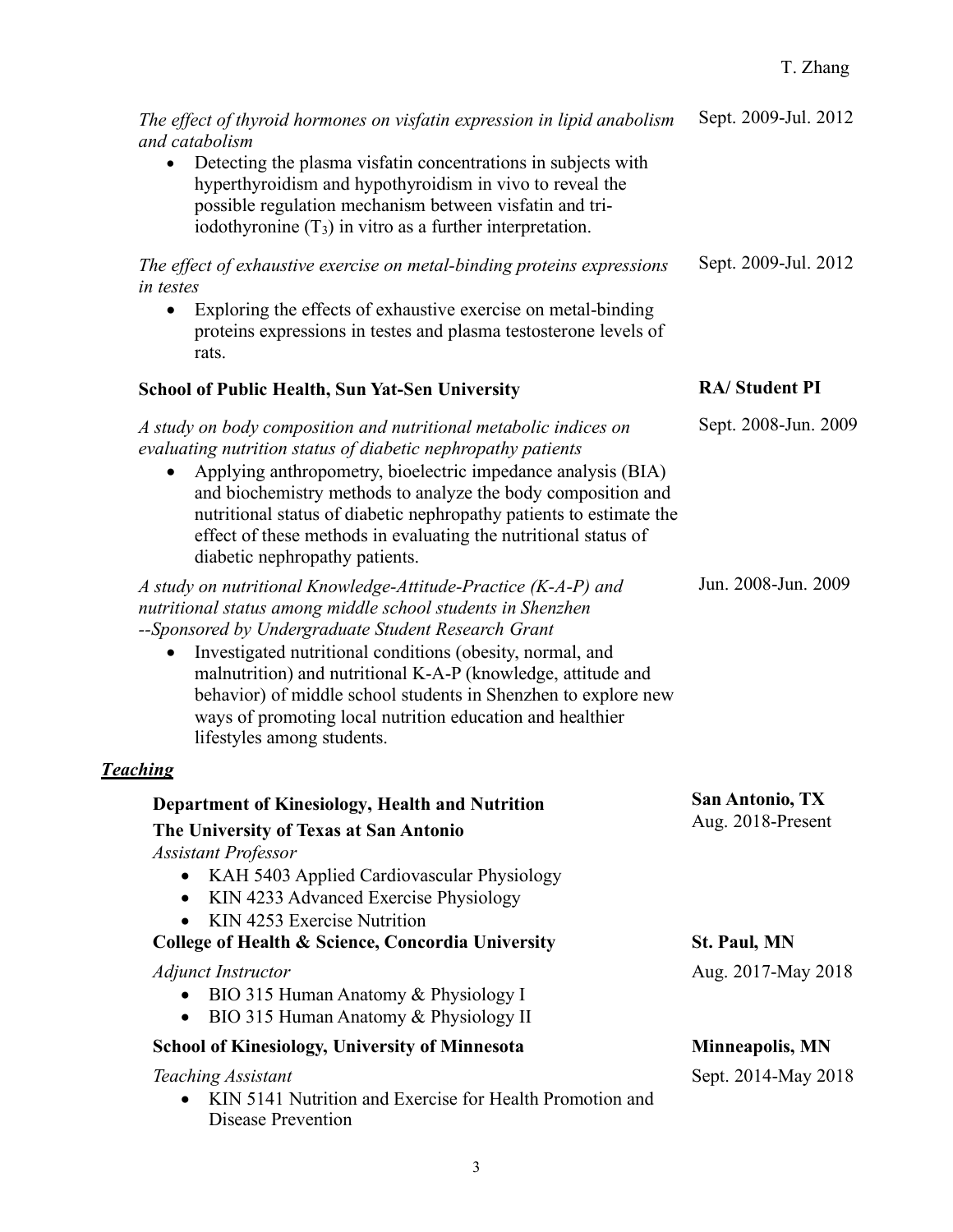# T. Zhang

| Teaching Assistant<br>KIN 5385 Exercise for Healthy Aging & Disease Prevention<br>and Management                                                                                                                                                                           | Sept. 2014- May 2018                         |
|----------------------------------------------------------------------------------------------------------------------------------------------------------------------------------------------------------------------------------------------------------------------------|----------------------------------------------|
| Teaching Assistant<br>KIN 3027 Human Anatomy for Kinesiology Students                                                                                                                                                                                                      | Sept. 2012- May 2018                         |
| <i>Instructor</i><br>China Champions Program: American Society and Culture<br>China Champions Program: Sports Medicine and Sports<br><b>Nutrition Terminology</b>                                                                                                          | Sept. 2014-Dec. 2014<br>Sept. 2016- May 2017 |
| <b>Professional</b>                                                                                                                                                                                                                                                        |                                              |
| Intern<br>University Enterprise Laboratories, University of Minnesota<br>• Participated in an Economic Development Fellows Internship<br>Program for Kerry (a taste and nutrition company) to develop 2 <sup>nd</sup><br>generation of immune health product, Wellmune 2.0 | Minneapolis, MN<br>Jan. 2017-Jun. 2017       |
| Intern                                                                                                                                                                                                                                                                     | Guangzhou, China                             |
| Guangdong General Hospital<br>• 16-week clinical nutrition practice in the Dept. of Nutrition                                                                                                                                                                              | Mar. 2009-Jul. 2009                          |
| Intern                                                                                                                                                                                                                                                                     | Guangzhou, China                             |
| Guangzhou No.12 People's Hospital<br>• 16-week clinical practice in the Dept. of Medicine and Surgery                                                                                                                                                                      | May. 2008-Sept.2008                          |
| <b>University Service</b>                                                                                                                                                                                                                                                  |                                              |
| <b>KHN</b> Department Committee                                                                                                                                                                                                                                            | San Antonio, TX                              |
| Department of Kinesiology, Health and Nutrition, UTSA<br>• Develop Ph.D. program proposal and involve community $\&$<br>collaboration task force                                                                                                                           | Aug. 2018-Present                            |
| <b>Faculty Member</b>                                                                                                                                                                                                                                                      | San Antonio, TX                              |
| Center for Community Based and Applied Health Research, UTSA<br>• Promote collaborative, interdisciplinary, applied health research<br>that engages, empowers, and mobilizes communities.                                                                                  | Aug. 2018-Present                            |
| <b>Search Committee</b>                                                                                                                                                                                                                                                    | Minneapolis, MN                              |
| School of Kinesiology, University of Minnesota<br>• Recruiting a tenure-track assistant professor in Exercise<br>Physiology                                                                                                                                                | Jan. 2017-May 2017                           |
| Recreation and Wellness Advisory Board                                                                                                                                                                                                                                     | Minneapolis, MN                              |
| Recreation and Wellness Center, University of Minnesota<br>• Advising Recreation and Wellness leaders on programming,<br>facility and policy operations.                                                                                                                   | Sept. 2014-May 2016                          |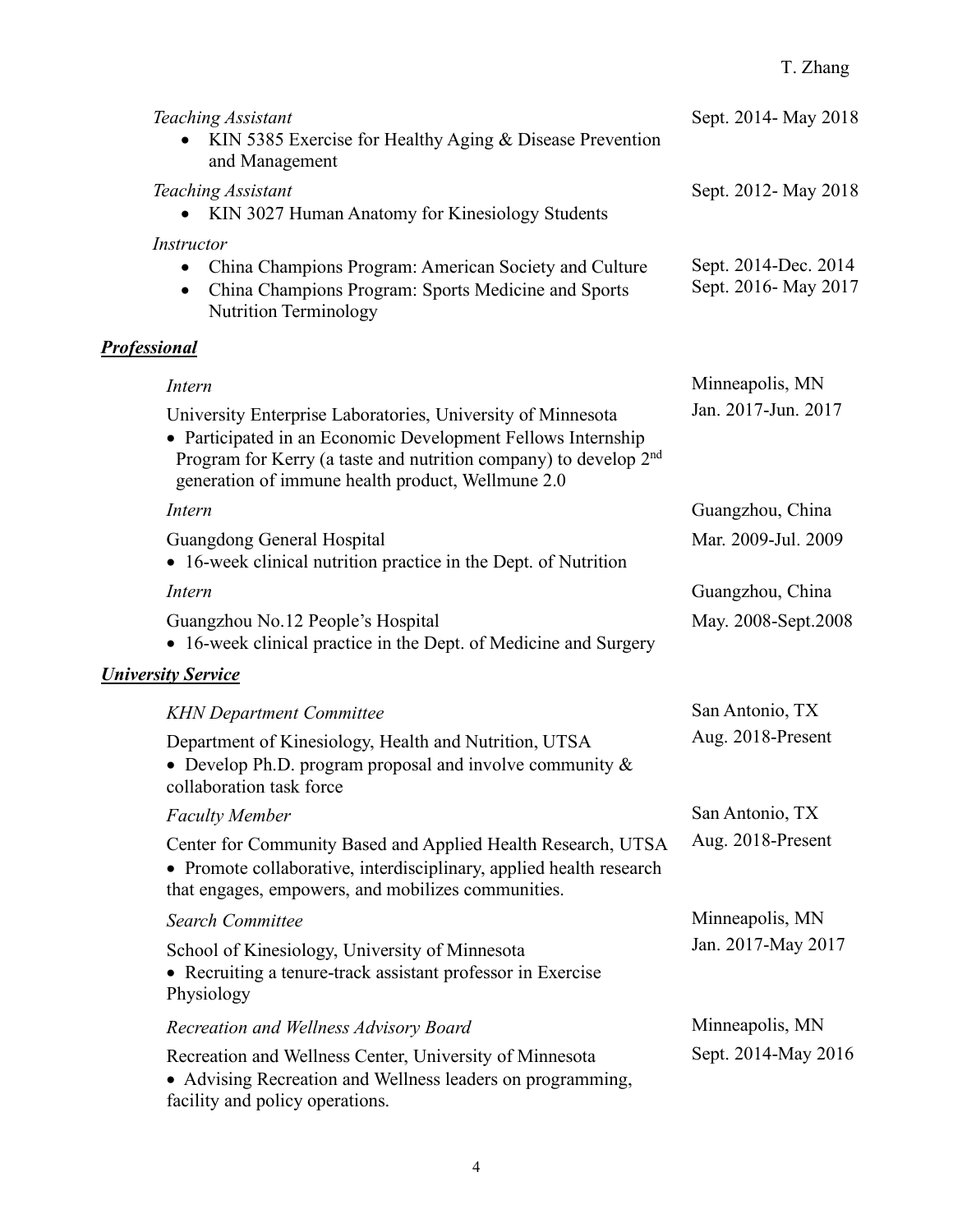### **PUBLICATIONS**

#### *Book chapters*

[1] **Zhang, T**. and Ji, L.L. Avenanthramides. Whole Grains and Their Bioactives: Composition and Health. John Wiley & Sons Ltd. 2019

### *Refereed Journal Articles*

- [1] **Zhang, T.**, Liu, T., Xu, A., Ebrahim, J., Gagnon, G., Chu, Y.-F, Johnson J., Ji, L.L. (submitted) Anti-inflammatory and immune-regulation of Oat Avenanthramides (AVA) Supplementation in Humans after Downhill Running.
- [2] **Zhang, T.**, Liu, T., Kang, C.-H., Yeo, D., Amerigo, J., Magiatis, P., Ji, L.L. (submitted) Endothelial Dysfunction is Impeded by Oleocanthal (OCT) Supplementation in Extra Virgin Olive Oil and Exercise Training in Atherosclerotic Rats.
- [3] Yeo, D., Kang, C.-H., **Zhang, T.**, and Ji, L.L. Avenanthramides Attenuate Inflammation and Atrophy in Muscle Cells. J. Sport Health Sci. 00 (2018) 1-7
- [4] Kang, C.-H., Shin, W., Yeo, D., Lim, W., **Zhang, T.**, Ji, L.L. Anti-inflammatory Effect of Avenanthramides via NF-κB Pathways In C2C12 Skeletal Muscle Cells. Free Radic Biol Med. 2018;117:30-36.
- [5] **Zhang, T.**, Shao, J., Gao, Y., Chen, C., Chu, Y.-F., Johnson, J., Kang, C.-H., Yeo, D., and Ji, L.L. Absorption and Elimination of Oat Avenanthramides (AVA) in Humans after Acute Consumption of Oat Cookies. Oxid. Med. Cell. Longev. 2017; 2017: 2056705.
- [6] Koenig, R.T., Dickman, J.R., Kang, C.-H., **Zhang, T.**, Chu, Y.-F., and Ji, L.L. (2016). Avenanthramide supplementation attenuates eccentric exercise-inflicted blood inflammatory markers in women. Eur. J. Appl. Physiol. *116*, 67–76.
- [7] Koenig, R., Dickman, J.R., Kang, C., **Zhang, T.**, Chu, Y.-F., and Ji, L.L. (2014). Avenanthramide supplementation attenuates exercise-induced inflammation in postmenopausal women. Nutr. J. *13*, 21.
- [8] Wen, Y., **Zhang, T.**, Xie, L., Ai, H., and Guan, Y. (2012). Effects of a Single Bout of Exhaustive Exercise on the Endoplasmic Reticulum Stress in Liver and Skeletal Muscle of Mice. Chin. J. Sports Med. *31*, 140–145.
- [9] **Zhang, T.**, Wen, Y., Xie, L., Liang, W., and Ai, H. (2012). Separation and identification of testicular metal-binding proteins induced by exhaustive swimming in rats. Acta Lab. Anim. Sci. Sin. *20*, 1–6.
- [10] Han, J., **Zhang, T.**, Xiao, W., Chang, C., and Ai, H. (2012). Up-regulation of visfatin expression in subjects with hyperthyroidism and hypothyroidism is partially relevant to a nonlinear regulation mechanism between visfatin and triiodothyronine with various concentrations. Chin. Med. J. (Engl.) *125*, 874–881.
- [11] **Zhang, T.**, and Sun, A. (2008). The methylation study of Cu-Zn SOD gene CpG island in ApoE-deficient mice. China Pract. Med. *3*, 65–66.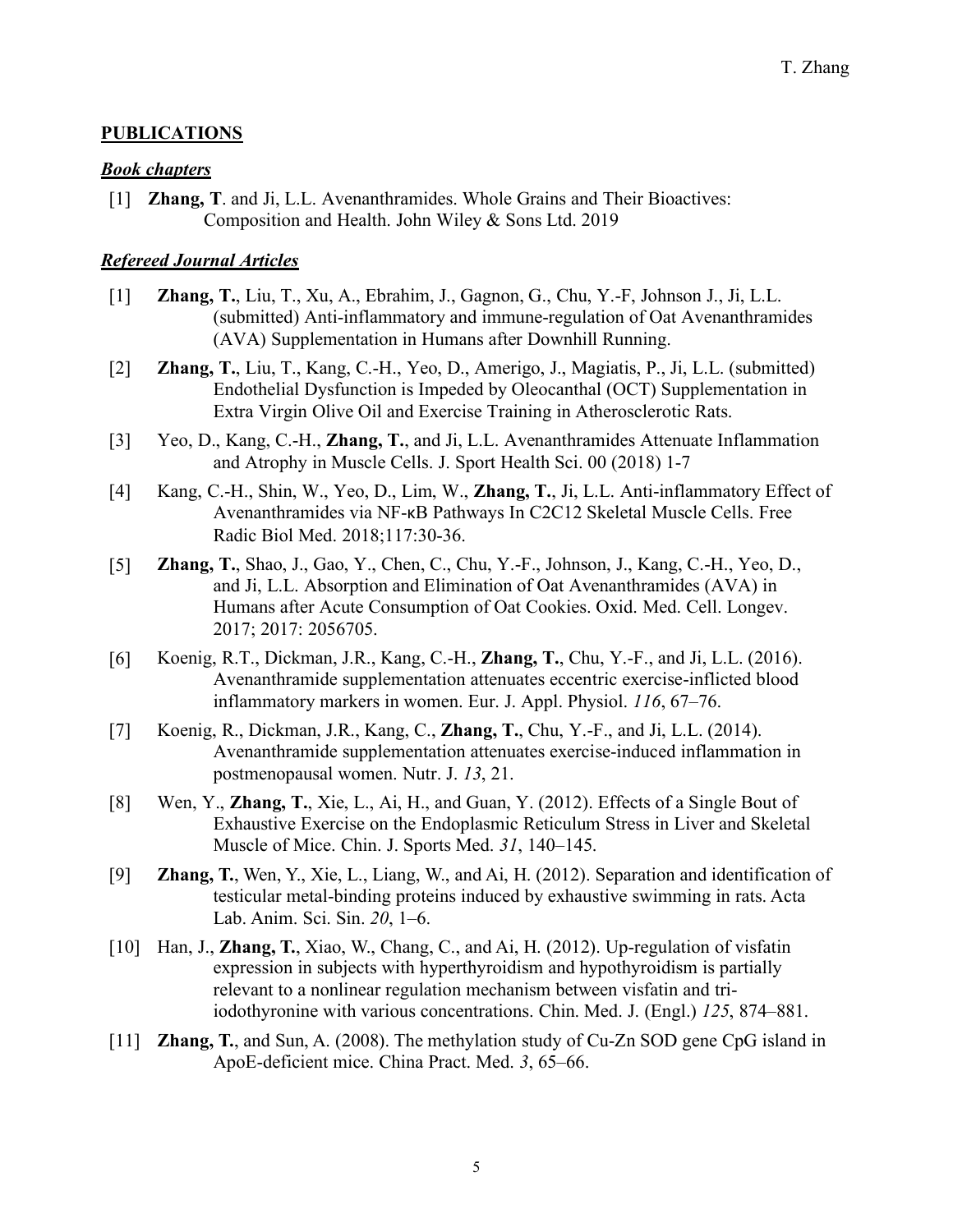### *Abstracts*

- [1] **Zhang, T.**, Liu, T., Zhang Y., Amerigo J., Shao J., Yeo D., Ji L.L. Effects of Olive Oil Phytochemicals and Exercise on Circulatory Leukocytes and Inflammation in Atherosclerotic Rats. Medicine & Science in Sports & Exercise. 50(5S):839, 2018
- [2] **Zhang, T.**, Liu, T., Kang, C.-H., Yeo, D., Amerigo, J., Magiatis, P., Ji, L.L. Oat Avenanthramides Protects Against Eccentric Exercise Induced Muscle Inflammation in Human after Downhill Running. Dietary Bioactive Components, Current Developments in Nutrition. 2018, 2 (11), https://doi.org/10.1093/cdn/nzy035
- [3] **Zhang, T.**, Shao, J., Gao, Y., Chen, C., Yao, D., Wise, M., Kang, C.-H., Yeo, D., and Ji, L.L. Oat Avenanthramides (AVA) Are Bioavailable in Humans after Acute Consumption of Oat Cookies. FASEB Journal. 2016, 30: no. 1 Supplement.
- [4] Yeo, D., Kang, C.-H., Song, C., **Zhang, T.**, Ji L.L. Roles of FOXO signaling and mitochondrial dynamics in muscle disuse atrophy. FASEB Journal. 2014, 28: no. 1 Supplement.

### **PRESENTATIONS, POSTERS AND EXHIBITS**

### *Non-refereed Journal Articles and Posters*

- [1] **Zhang, T.**, Xu, H., Li, L., and Wang, C. (2008). A study on dietary behavior and health status among junior middle school students in Bao'an district of Shenzhen City. In Teaching and Learning: Research and Practice, (SUN Yat-Sen University Press), pp. 273–283.
- [2] **Zhang, T.**, Shao, J., Gao, Y., Chen, C., Chu, Y.-F., Johnson, J., Kang, C.-H., Yeo, D., and Ji, L.L. Absorption and Elimination of Oat Avenanthramides (AVA) in Humans after Acute Consumption of Oat Cookies. New York Academy of Sciences and PepsiCo: Journey through Science Day. 2015, New York.
- [3] Ji L.L., Kang C.H., Yeo, D., **Zhang, T**. Contraction-Mediated Redox Signaling: Effect of Muscle Immobilization and PGC-1α Overexpression. 5<sup>th</sup> International Conference on Nutrition and Physical Activity (NAPA). 2014, Xi'an, China.
- [4] **Zhang, T.**, Kang, C.-H., Yeo, D., Ji, L.L.. Oat Antioxidants Protect Against Muscle Damage and Inflammation in Exercise. CEHD Research Day. 2014, Minneapolis.
- [5] **Zhang, T.**, Han, J., Ai, H. Isolation and Partial Characterization of Exhaustive Swimming-induced Testis Metal-Binding Proteins (TMBPs) in Rats. *10<sup>th</sup> Society of Chinese Scholars on Exercise Physiology and Fitness (SCSEPF) Annual Conference*. 2011: 56.

### *Invited Presentations at Professional Conferences*

- [1] **Zhang, T.** and Ji, L.L. Oat Avenanthramides: Promising anti-inflammatory and antioxidant agents. 249th American Chemistry Society (ACS) Annual Meeting. 2014, Dallas, United States.
- [2] **Zhang, T.** Purification and Identification of Exhaustive Swimming-induced Testis Metal-Binding Proteins (TMBPs) in Rats. The International Workshop on Protein Expression and Purification (PEP) Strategies. 2011, Bangkok, Thailand.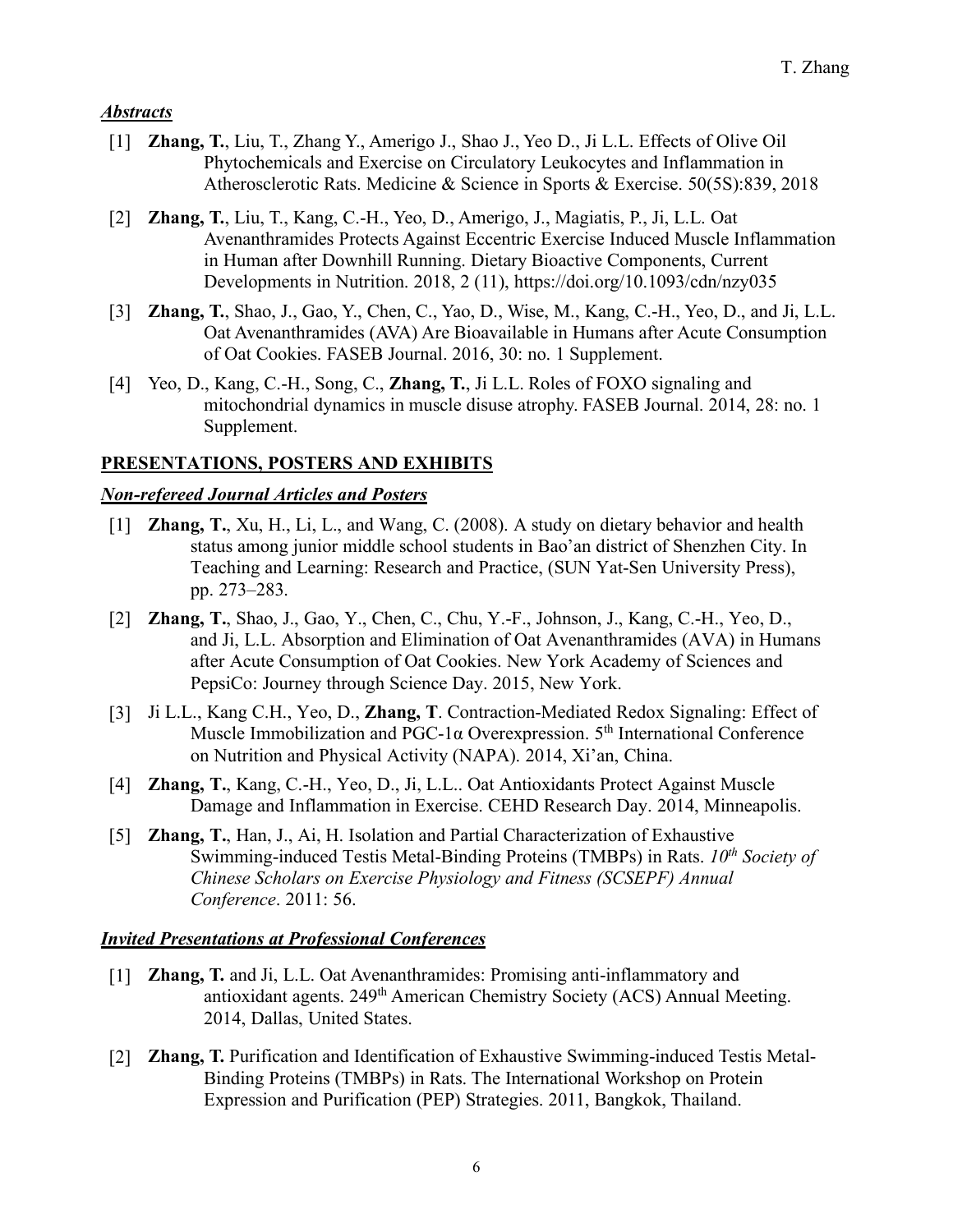### *Social media reports:*

- [1] Tianou Zhang, Kinesiology Ph.D., studies olive oil's anti-inflammatory effect on heart health. Retrieved from: https://umnkinesiology.wordpress.com/2017/09/01/tianouzhang-kinesiology-ph-d-studies-olive-oils-anti-inflammatory-effect-on-hearthealth/
- [2] 2016 CEHD Three Minute Thesis Competition Tianou Zhang. Online video at: https://www.youtube.com/watch?v=yzTcJ3E6czM
- [3] Oats the new exercise recovery food: New study shows that oats may help combat inflammation. Published online at Discover: Health and Medicine, University of Minnesota. Retrieved from: http://discover.umn.edu/news/health-medicine/oatsexercise-recovery-food
- [4] Antioxidant-Rich Oats Could Be the Next Anti-Inflammatory Superfood. Published online at CEHD Vision 2020 Blog, University of Minnesota. Retrieved from: http://cehdvision2020.umn.edu/cehd-blog/antioxidant-rich-oats/
- [5] Study Finds Oats Helpful for Exercise-Induced Inflammation in Postmenopausal Women. Published online at Natural Health Research Institute. Retrieved from: http://www.naturalhealthresearch.org/oats-exercise-inflammation/

### **MEMBERSHIPS IN PROFESSIONAL ORGANIZATIONS**

- American College of Sports Medicine (ACSM)
- American Society of Nutrition (ASN)

# **FUDNING SUPPORT**

### *Ongoing*

|                                                                    | • Start-up Grant, UTSA<br>Project: Purchase new equipment and necessary new supplies. Set                                                                                                                                                         | 2018-present<br>Amount: \$147,000                                 |
|--------------------------------------------------------------------|---------------------------------------------------------------------------------------------------------------------------------------------------------------------------------------------------------------------------------------------------|-------------------------------------------------------------------|
|                                                                    | up new lab (Laboratory of Exercise and Sport Nutrition)                                                                                                                                                                                           | Role: PI                                                          |
| $\bullet$                                                          | Industry Research Grant, Ceapro Inc. (Canada)<br>Project: Gender difference and hormonal response to oat                                                                                                                                          | $2017$ -present<br>Amount: \$20,000                               |
| avenanthramides supplementation in subjects after downhill running |                                                                                                                                                                                                                                                   | Role: Co-PI                                                       |
| $\bullet$                                                          | Industry Research Grant, Ceapro Inc. (Canada)                                                                                                                                                                                                     | 2016-2018                                                         |
|                                                                    | Project: Immune system regulation after oat Avenanthramides                                                                                                                                                                                       | Amount: \$26,000                                                  |
|                                                                    | supplementation in subjects after downhill running                                                                                                                                                                                                | Role: Co-PI                                                       |
| <b>Completed</b>                                                   |                                                                                                                                                                                                                                                   |                                                                   |
|                                                                    | • PepsiCo Nutrition Research Grant, PepsiCo<br>Projects: (1) Bioavailability and Metabolism of Oat<br>Avenanthramides (AVA); (2) Antioxidant and Anti-inflammatory<br>Effects of Oat Avenanthramides (AVA) Supplement after Eccentric<br>Exercise | 2012-2016<br>Amount: \$200,000<br>Role: Team Lead<br>PI: Li Li Ji |
|                                                                    | • Doctoral Dissertation Fellowship (DDF), University of Minnesota<br>Project: Dietary Antioxidant Protection against Inflammation in<br><b>Exercise and Obesity</b>                                                                               | 2016-2017<br>Amount: \$25,600<br>Role: PI                         |